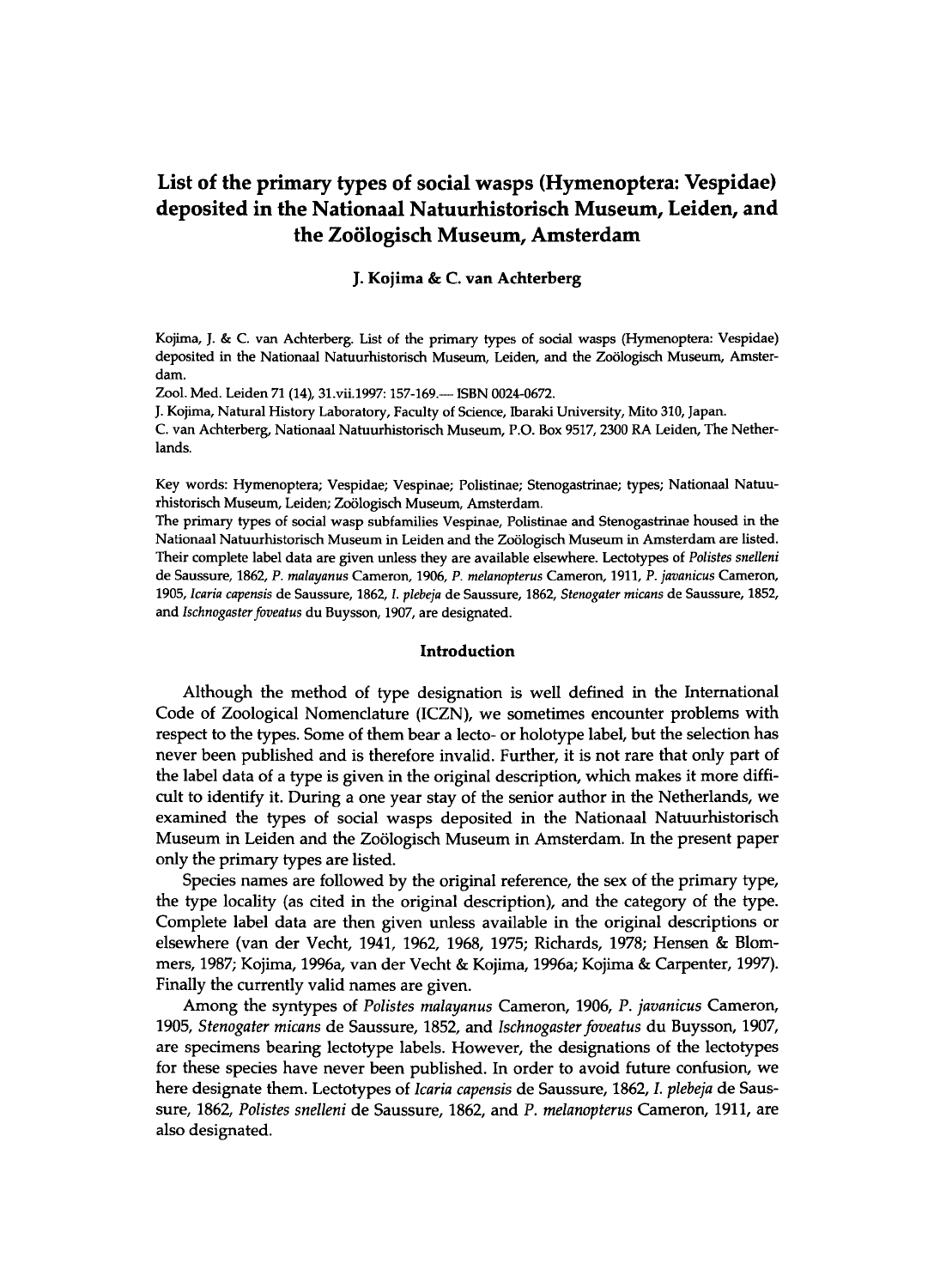# **Types in the Nationaal Natuurhistorisch Museum, Leiden**

# **Subfamily Vespinae Latreille, 1802**

#### Genus *Provespa* Ashmead, 1903

*Provespa nocturna* **van der Vecht, 1935: 41;\$, "Sumatra"; holotype. "Palemb. Bovenl., 5 u 6/78";**  *"Provespa nocturna* **v.d.V.,** 9 **, Holotype, det. J.v.d.Vecht 1975"; "** 2 ". **Valid name:** *Provespa nocturna* **van der Vecht, 1935.** 

# Genus Vespa Linnaeus, 1758

*Vespa affinis archboldi* **van der Vecht, 1957: 32,\$, "New Guinea, Hollandia"; holotype. "Neth. Ind.- Amer. New Guinea Exp. 1938-39., Hollandia, vii. [19]38, L.J. Toxopeus leg."; "Vespa affinis archboldi v.d.V., Type"; "Type, V. affinis archboldi". Valid name:** *Vespa affinis archboldi* **van der Vecht, 1957** 

*Vespa affinis moluccana* **van der Vecht, 1957: 32;** 9 , **"Saparua I. near Amboina"; holotype. "S. Moluccas Saparua I., 22.X.1949, M.A. Lieftinck"; "Type, V.** *affinis moluccana* **v.d. Vecht". Valid name:** *Vespa affinis moluccana* **van der Vecht, 1957.** 

*Vespa affinis rufonigrans* **van der Vecht, 1957: 29;** 9 , **"North West Celebes, Palu"; holotype. "Paloe (Celebes), Jan. 1937, leg. Native collected";** *"V. affinis subsp. rufonigrans* **v.d.V.,** 9 " **Valid name:** *Vespa affinis rufonigrans* **van der Vecht, 1957.** 

*Vespa multimaculata pendleburyi* **van der Vecht, 1957: 44;** 9 , **"N . Malaya, Kedah"; holotype. "Malay Penin., Kedah nr. Jitra Catchment Area, [ll.iv.1928,](http://ll.iv.1928) H.M. Pendlebury coll. F.M.S. Museum";** *"V. multimaculata pendleburyi* **v.d.Vecht**,9, **det. J.v.d. Vecht 1956"; "Type,** *V. multimaculata pendleburyi*  **v.d. Vecht".** 

**Valid name:** *Vespa multimaculata pendleburyi* **van der Vecht, 1957.** 

- *Vespa tropica leefmansi* **van der Vecht, 1957: 19;** 9 , **"Sumatra, Padang, Solok"; holotype. "P.O. Stolz, Solak, Padang boven"; "Museum Leiden,** *Vespa tropica* **L., det. J.Q. Bequaert 1933"; "Cat. No. 26"; "Type,** *Vespa tropica leefmansi* **v.d.V."**
- **Valid name:** *Vespa tropica leefmansi* **van der Vecht, 1957.**
- *Vespa tropica trimeres* **van der Vecht, 1957: 22;** 9 , **"West Celebes, Palu"; holotype. "W. Celebes, Paloe, Dec. 1936, native coll."; "Type,** *V. tropica trimeres* **v.d.Vecht"; "Museum Leiden ex. coll. J. v.d. Vecht".**
- **Valid name:** *Vespa tropica trimeres* **van der Vecht, 1957.**
- *Vespa velutina floresiana* **van der Vecht, 1957: 40;** 9 , **"Flores, Labuan Badjo, Flores"; holotype."W. Flores I., J.K. de Jong, vi.1937, Laboean Badjo"; "Type,** *V. velutina floresiana* **v.d.Vecht".**

**Valid name:** *Vespa velutina floresiana* **van der Vecht, 1957.** 

- *Vespa velutina karnyi* **van der Vecht, 1957: 38;** 9 , **"Sumatra, Bandar Baru, Deli"; holotype. "Fulmek u. Karny, Sumatra No. 19, Baudar Boroe, 9.X.1925";** *"V. velutina,* **det. Schulthess 33";** *"V. velutina karnyi* **v.d.V.,** 9 , **det. J. v.d.Vecht 1954"; "Type,** *V. velutina karnyi* **vdV". Valid name:** *Vespa velutina karnyi* **van der Vecht, 1957.**
- *Vespa velutina sumbana* **van der Vecht, 1957:40;** 9 , **"E. Sumba, Kananggar"; holotype. "Dammerman, O. Soemba, 700 m, Kananggar, v.1925";** *"Vespa velutina sumbana* **v.d.V.,** 9 , **det. J. v.d.Vecht 1954".**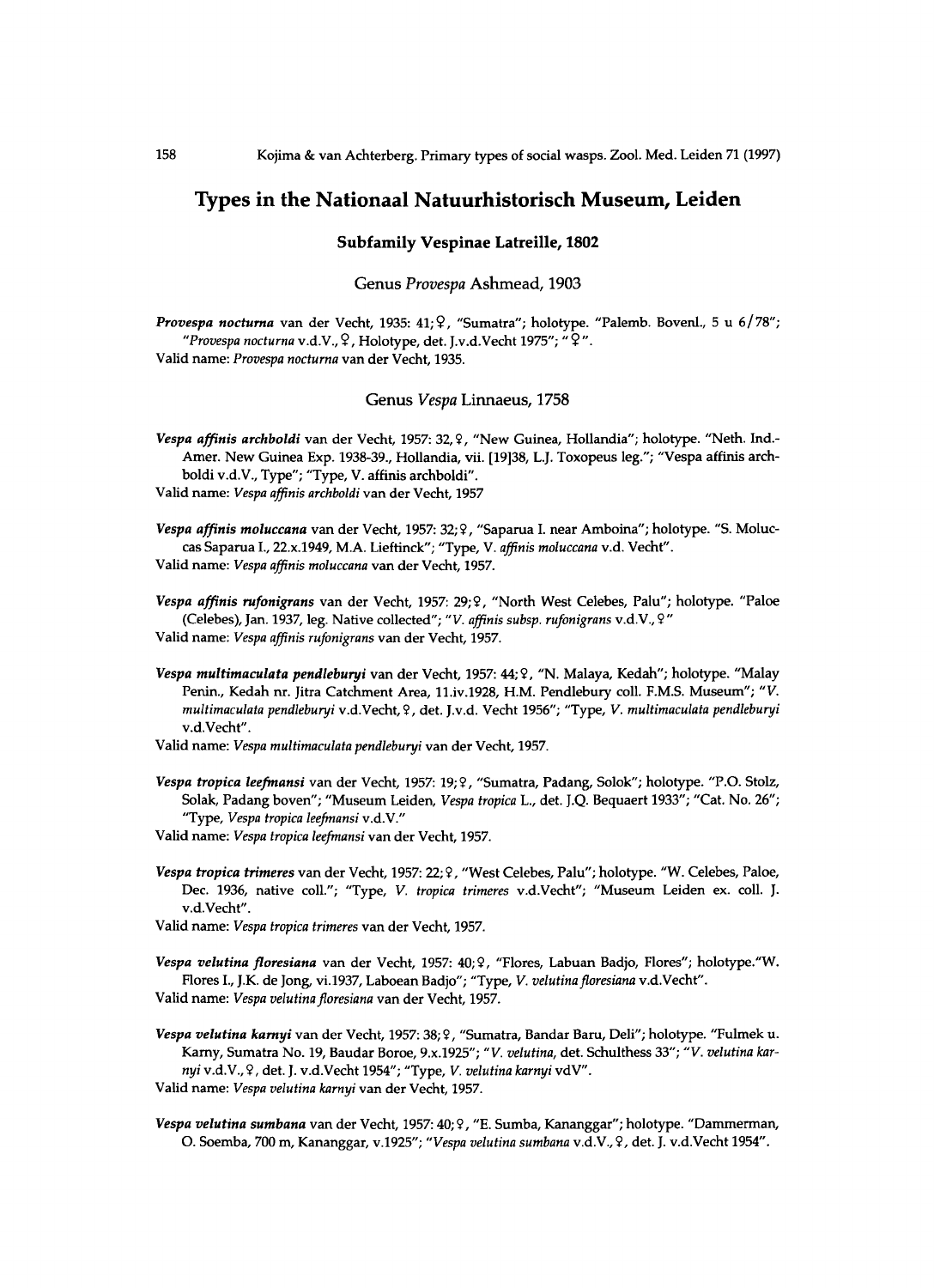**Valid name:** *Vespa velutina sumbana* **van der Vecht, 1957.** 

*Vespa velutina variana* **van der Vecht, 1957: 37;** 9 , **"North Siam, Doi Hua Mot"; holotype. "Doi Hua Mot, N. Siam, 3000ft, 8.34, H.M. Smith";** *"variana* **n. subsp."; "Type, V.** *velutina variana* **v.d.V." Valid name:** *Vespa velutina variana* **van der Vecht, 1957.** 

# **Subfamily Polistinae Lepeletier, 1836 Tribe Polistini Lepeletier, 1836**

Genus *Polistes* Latreille, 1802

*Polistes rothneyi engeli* **van der Vecht, 1968:108;** 9 , **"Sumatra, Padang"; holotype. Valid name:** *Polistes rothneyi engeli* **van der Vecht, 1968.** 

*Polistes rothneyi gressitti* **van der Vecht, 1968:106;** 9 , **"Formosa, Taihanroku"; holotype. Valid name:** *Polistes rothneyi gressitti* **van der Vecht, 1968.** 

*Polistes rothneyi helvenacus* **van der Vecht, 1968:109;** 9 , **"West Java, Mt. Gedeh"; holotype. Valid name:** *Polistes rothneyi helvenacus* **van der Vecht, 1968.** 

*Polistes snelleni* **de Saussure, 1862: 140;** 9 , **"Japon"; lectotype here designated, "v. Siebold, Japan"; "Museum Leiden,** *Polistes snelleni* **Sauss.".** 

**Valid name:** *Polistes snelleni* **de Saussure, 1862.** 

Note. - Although de Saussure (1862) referred to colour variations, indicating that his description was based on more than one specimen, we could not find any other type specimen in RMNH.

# **Tribe Mischocytarini Carpenter, 1993**

Genus *Mischocyttarus* de Saussure, 1853

*Mischocyttarus alhoniger* **Richards, 1978:411;** 9 , **"Surinam, Nassau Mts."; holotype. Valid name:** *Mischocyttarus alboniger* **Richards, 1978.** 

*Mischocyttarus vredeni* **Richards, 1978; 417;** 9 , **"Surinam, Santa Boma"; holotype. Valid name:** *Mischocyttarus vredeni* **Richards, 1978.** 

# **Tribe Ropalidiini Bequaert, 1918**

#### Genus Ropalidia Guérin-Méneville, 1831

*Icaria capensis* **de Saussure, 1862: 139;** 9 , **"le Cap de Bonne Esperance"; lectotype here designated.**  "9" ; **"Pr. C. Sp.", "Mus. Leiden"; "Typus" (blue); "Typus,** *Ropalidia capensis* **Sauss.,** 9" .

**Valid name:** *Ropalidia capensis* **(de Saussure, 1862).** 

Note.— Although de Saussure provided the range for body length indicating that he examined more than one specimen from the Leiden Museum, we could find only the type specimen listed above.

*Icaria copiaria* **de Saussure, 1862: 135;** *8,* **"Java"; holotype (unique). "6\*"; "Muller, Java"; "Holotypus" (blue); "Museum Leiden** *Ropalidia copiaria* **De Saussure,** *6,* **Det. De Saussure".** 

**Valid name:** *Ropalidia copiaria* **(de Saussure, 1862).**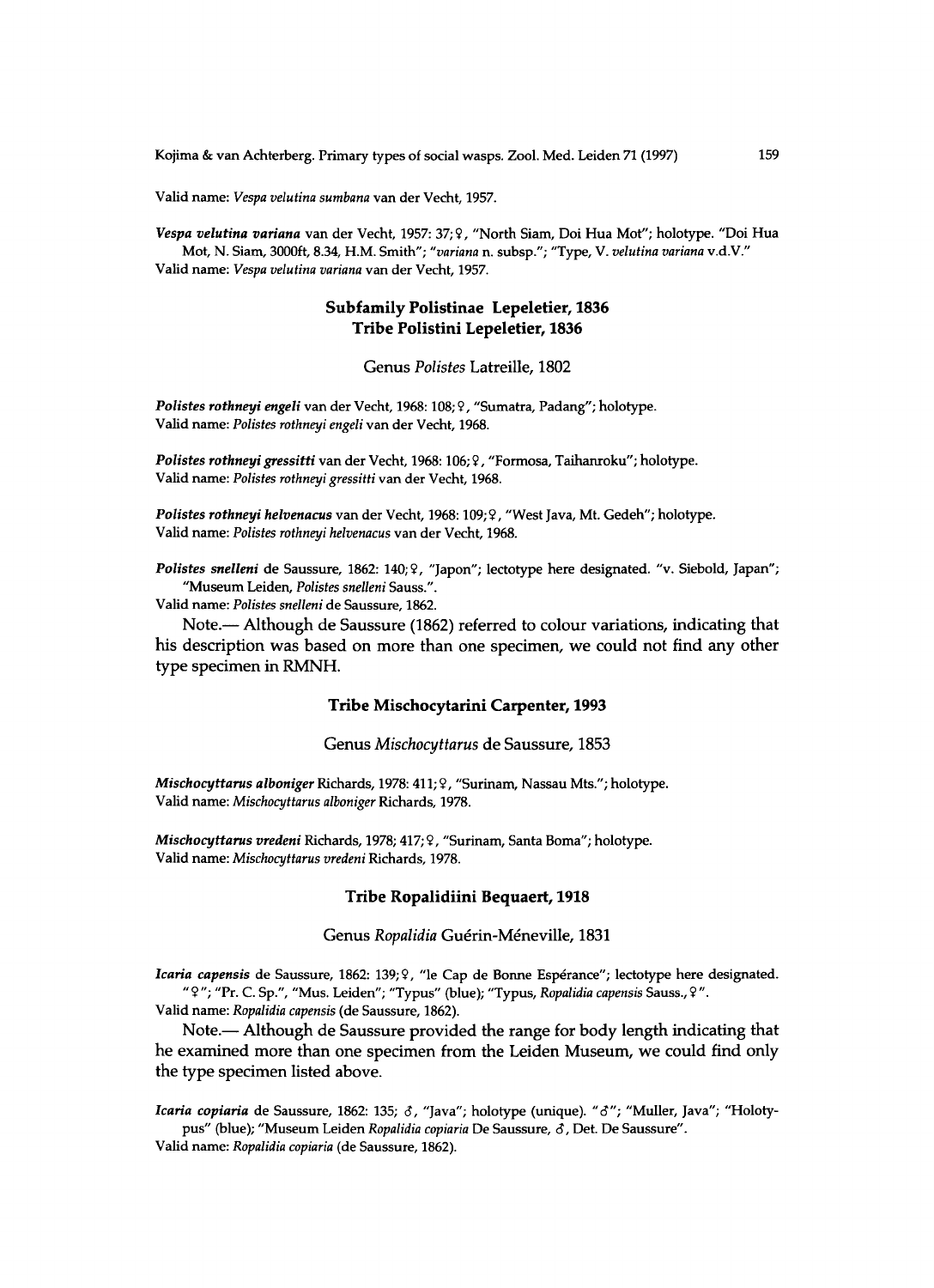*Icaria jacobsoni* **du Buysson, 1908:123;** 9 , **"Batavia"; lectotype according to Article 74(b) by van der Vecht (1941:157). "Java, Moeara Antjol (Batavia), Dec. [19]07. Edw. Jacobson";** "9" ; **"Holotypus";**  *"Icaria jacobsoni* **Buyss., type, R. du Buysson det., 1908"; "Museum Leiden,** *Ropalidia jacobsoni* **du Buysson, Det. v.d.Vecht, 33".** 

**Valid name:** *Ropalidia jacobsoni* **(du Buysson, 1908).** 

Note. - Van der Vecht (1941: 157) stated "19, Batavia, Antjol...(holotype, Mus. L.);  $1\delta$ , Batavia...1937, author (allotype, coll. m)". Although presumably inadvertently, van der Vecht referred to the specimens as the holotype and gave the label data for it. However, du Buysson's description was based on several specimens (i.e. syntypes) collected in the environs of Batavia by P. Serre and in Moeara Antjol by M.E. Jacobson. So, van der Vecht's designation of the Leiden specimen as holotype was based on (incorrect) inference, and according to article  $74(b)$  of the ICZN this specimen is therefore to be considered the lectotype. Four other specimens in the Museum National d'Histoire Naturelle in Paris are paralectotypes.

*Icaria plebeja* **de Saussure, 1862:138;** 9 , **"Celebes, Gorontalo"; lectotype here designated.** "9" ; **"Forsten, Gorontalo"; "Holotype" (blue); "Museum Leiden,** *Ropalidia plebeja* **Sauss., Det."** 

**Valid name:** *Ropalidia plebeja* **(de Saussure, 1862).** 

Note.— De Saussure described this species based on the specimen(s) in the Leiden museum where we traced only a single specimen labelled "Gorontalo". Yet, judging from the facts that de Saussure gave a range for the measurement of body length and that he stated "Variat", de Saussure should have available more than one specimen.

Icaria socialis de Saussure, 1862: 136; ?, "Probablement l'archipel indien"; holotype. **Valid name:** *Ropalidia socialis* **(de Saussure, 1862).** 

Note. — Van der Vecht (1941: 133) listed the specimens he examined as "Timor: Wienecke, holo-, allo- and paratypes of *Icaria socialis* Sauss. (Mus. L., coll. m)". This is not valid as the designation of the lectotype. De Saussure described only the female and said "Tout l'insecte", which suggests that his description was based on a single specimen.

*Ropalidia artifex fuscata* **van der Vecht, 1941: 136;** 9 , **"N . Sumatra, Toba Lake"; holotype. "Dr. B. Hagen, Tobameer (Sumatra inter)"; "Nest in Erd und Baumlochern";** *"Ropalidia artifex* **(De Saussure)** *var. fuscata* **m.,** 9 , **det. J. v.d.Vecht, '40".** 

**Valid name:** *Ropalidia artifex fuscata* **van der Vecht, 1941.** 

*Ropalidia bidens* **van der Vecht, 1996, in van der Vecht & Kojima, 1996: 99;** 9 , **"NW New Guinea, Klamono Oilfds"; holotype.** 

**Valid name:** *Ropalidia bidens* **van der Vecht, 1996.** 

*Ropalidia clypeata* **Kojima, 1996, in van der Vecht & Kojima, 1996:103;** *6,* **"Papua New Guinea, Sivipi near Sacombata"; holotype.** 

**Valid name:** *Ropalidia clypeata* **Kojima, 1996.** 

*Ropalidia flavopicta extrema* **van der Vecht, 1962: 60;** 9 , **"Luzon, Atimonan"; holotype. Valid name:** *Ropalidia extrema* **van der Vecht, 1962 (see Kojima (1982:112)).** 

*Ropalidia flavopicta javanica* **van der Vecht, 1962:54;** 9 , **"East Java, Blawan"; holotype. Valid name:** *Ropalidia javanica* **van der Vecht, 1962 (see Kojima (1996a: 334)).**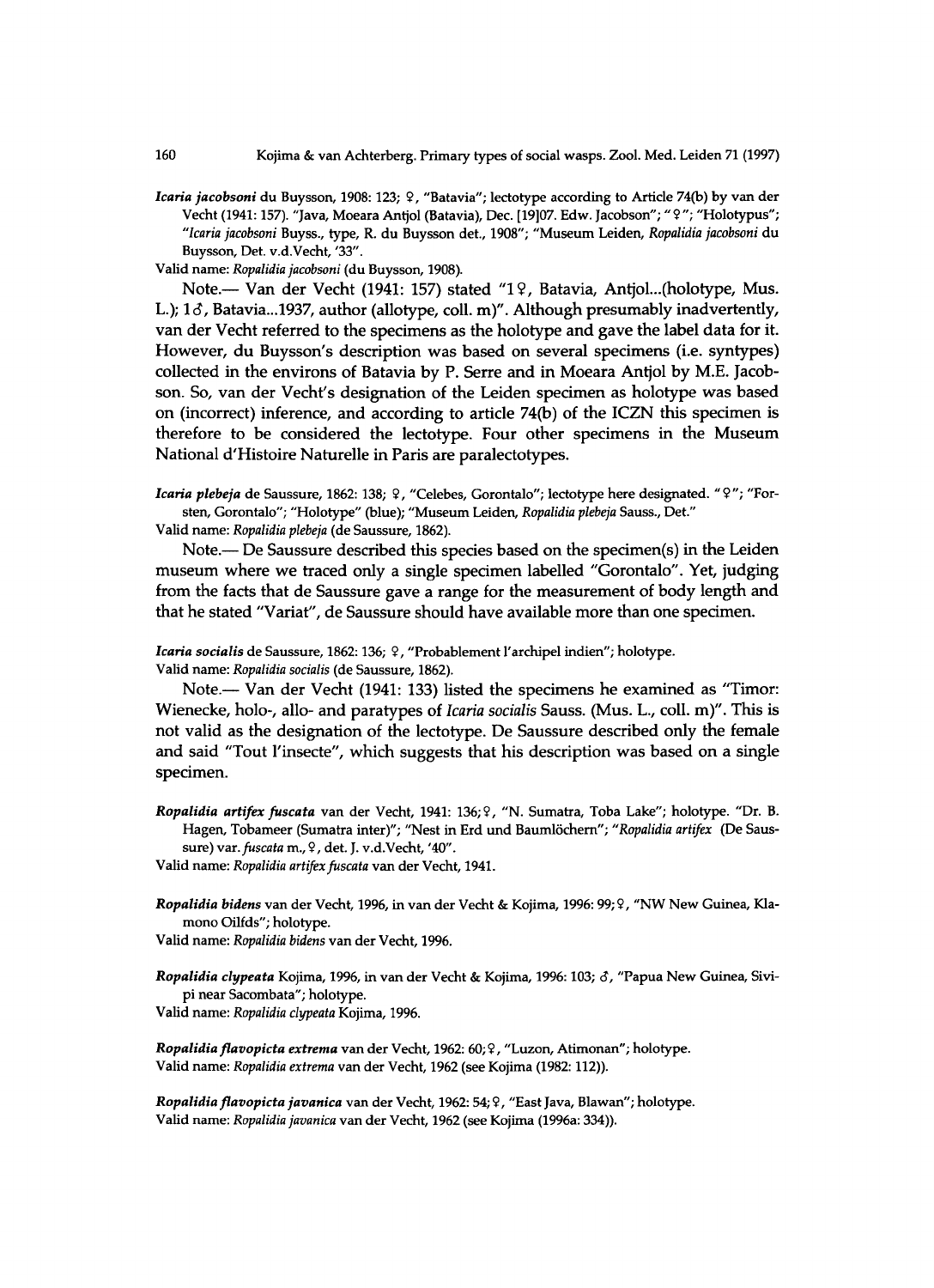*Ropalidia granulata borneensis* **van der Vecht, 1941:190;** 9 , **"Bottotan near Sandakan"; holotype. Valid name:** *Ropalidia granulata borneensis* **van der Vecht, 1941.** 

*Ropalidia granulata* **van der Vecht, 1941: 189;** 9 , **"Malay Peninsula, Pahang, Kuala Teku"; holotype.**  *"R. granulata* **v.d.Vecht,** 9 **" ; "Museum Leiden ex. coll. J. v.d.Vecht"; "Malay Penin., Pahang, F.M.S., Kuala Teku, 500, Dec. 7th 1921, H.M. Pendlebury". Valid name:** *Ropalidia granulata* **van der Vecht, 1941.** 

*Ropalidia hongkongensis juncta* **van der Vecht, 1941: 141;** 9 , **"Tjiboerial near Buitenzorg, W.-Java"; holotype. "Buitenzorg, Java, 250 m, Tjiboerial, 19.4.1935, J. v.d.Vecht"; "Museum Leiden ex. coll. J. v.d.Vecht";** *"R. hongkongensis* **subsp. n. juncta, det. J. v.d.Vecht 1941".** 

**Valid name:** *Ropalidia hongkongensis juncta* **van der Vecht, 1941.** 

*Ropalidia laticincta floresiana* **van der Vecht, 1962:17;** *6,* **"Flores, Boa Wae, 450 m"; holotype. Valid name:** *Ropalidia laticincta floresiana* **van der Vecht, 1962.** 

*Ropalidia lepida* **van der Vecht, 1962: 66;** 9 , **"Luzon, Damalon"; holotype. Valid name:** *Ropalidia lepida* **van der Vecht, 1962.** 

*Ropalidia luzonensis* **Kojima, 1996a: 343;** 9 , **"Philippines, Montalba"; holotype. Valid name:** *Ropalidia luzonensis* **Kojima, 1996.** 

*Ropalidia marginata sundaica* **van der Vecht, 1941: 122;** 9 , **"Koeripan, between Batavia and Buitenzorg, W. Java"; holotype. "W. Java, Koeripan, 19-8-34, Dr. J. v.d.Vecht"; "Museum Leiden ex. coll. J. v.d.Vecht"; "Museum Leiden,** *Ropalidia marginata sundaica* **v.d.Vecht, 1941". Valid name:** *Ropalidia marginata sundaica* **van der Vecht, 1941.** 

*Ropalidia mathematica binotata* **van der Vecht, 1941: 131;** 9 , **"W. Java, Tapos on Mt. Gedeh"; holotype. "W. Java, 800 m, Mt. Gedeh, Tapos, l-16-viii-1936, J. v.d.Vecht"; "Museum Leiden ex. coll. J. v.d.Vecht";** *"R. mathematica* **subsp.** *binotata* **v.d.Vecht, det. J. v.d.Vecht". Valid name:** *Ropalidia mathematica binotata* **van der Vecht, 1941.** 

*Ropalidia nigerrima* **van der Vecht, 1962:39;** 9 , **"Berangas, South East Borneo"; holotype. Valid name:** *Ropalidia nigerrima* **van der Vecht, 1962.** 

*Ropalidia pseudomalayana* **Kojima, 1996b: 356;** 9 , **"Borneo: Sarawak, Sarikei Dist., Rejang Delta"; holotype.** 

**Valid name:** *Ropalidia pseudomalayana* **Kojima, 1996.** 

*Ropalidia spatulata* **van der Vecht, 1962: 9;** *6,* **"S. India, Kerala State, Walayar Forest, 700 ft."; holotype. "S. India, Kerala State, Walayar Forests, 700 ft, x.1959, P. Susai Nathau";** *"Ropalidia spatulata*  **v.d.Vecht,** *6,* **det. J. v.d.Vecht, 1961".** 

**Valid name:** *Ropalidia spatulata* **van der Vecht, 1962.** 

*Ropalidia variegata dichroma* **van der Vecht, 1941:157;** 9 , **"Timor"; holotype. Valid name:** *Ropalidia variegata dichroma* **van der Vecht, 1941.** 

Genus *Parapolybia* de Saussure, 1854

*Parapolybia nodosa* **van der Vecht, 1966: 39;** 9 ; **"Formosa, Pilam"; holotype. "Pilam, 1-15.1.08"; "H . Sautar, Formosa, acq 1908 (a. 58)"; "Holotype";** *"Parapolybia nodosa* **m,** 9 **det. J. v.d.Vecht 1965". Valid name:** *Parapolybia nodosa* **van der Vecht, 1966.**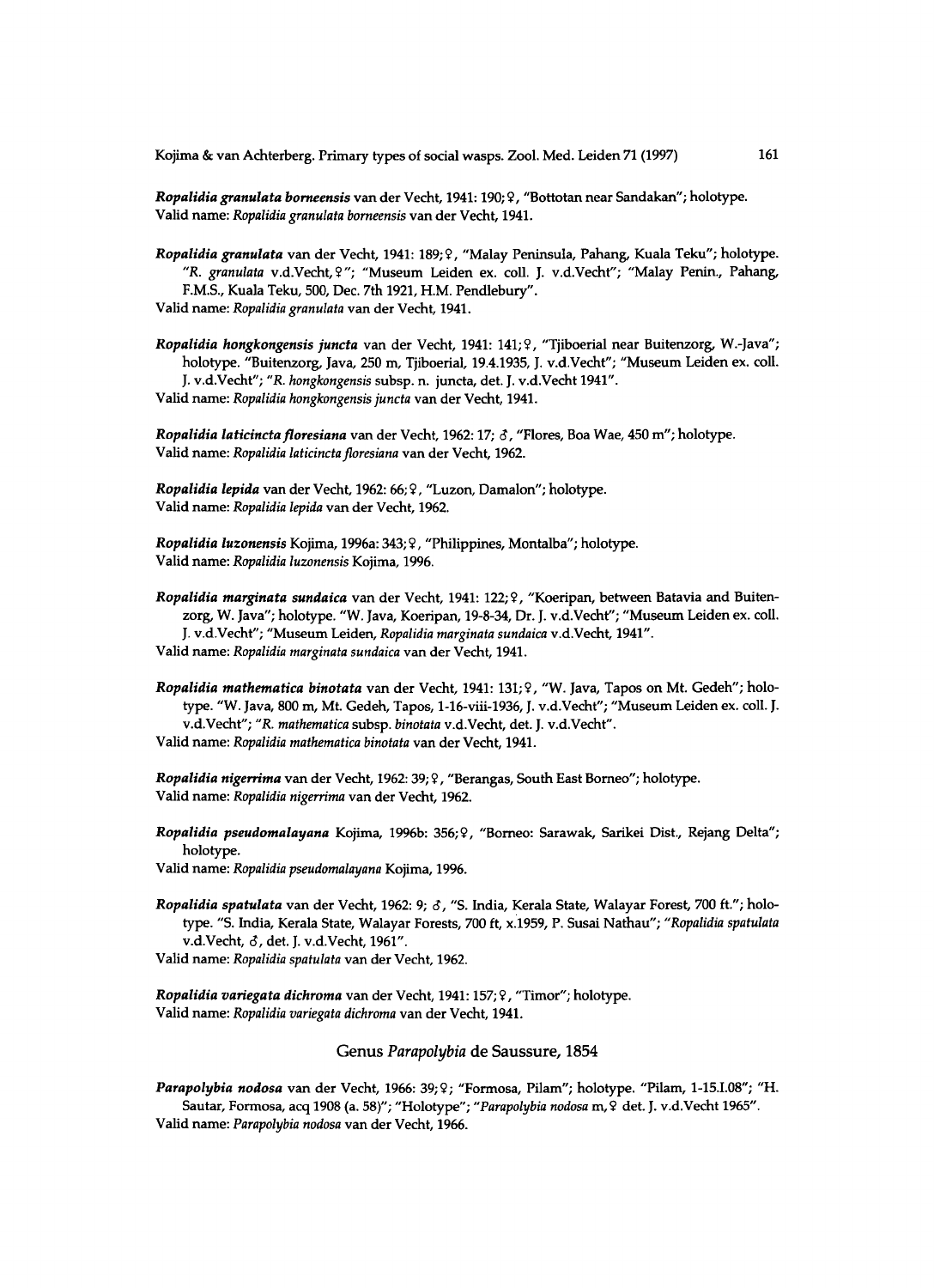Genus *Belonogaster* de Saussure, 1854

*Belonogaster ambiko* **Hensen & Blommers, 1987:14;** *8,* **"Madagascar (Tamat), Perinet"; holotype. Valid name:** *Belonogaster ambiko* **Hensen & Blommers, 1987.** 

- *Belonogaster brunnea* **Ritsema, 1874: 202; holotype. "** 9 **" ; "Piaget. v. Woerden, Congo"; "Holotype" (blue); "Mus. Leiden";** *"Belonogaster brunneus* **Rits., type". Valid name:** *Belonogaster brunnea* **Ritsema, 1874.**
- *Belonogaster keiseri* **Richards, 1982: 104;** *8,* **"Madagascar, Diego-Suarez"; holotype. "MADAGAS - CAR, D.-S. Joffreville, 25.v.[19]58 F. Keiser";** *"Belonogaster longistilusl* **Sauss.,** *8,* **det. J. v.d.Vecht 1962";** *"8* **n.sp. [in Richards<sup>7</sup> handwriting]";** *"Belonogaster keiseri* **Richards,** *8,* **Holotype [in Richards' handwriting]".**

**Valid name:** *Belonogaster keiseri* **Richards, 1982.** 

*Belonogaster libera* **Richards, 1982: 86;** *8,* **"Liberia, Robertsport"; holotype. "Mus. Leiden, A.F. Demery, Robertsport, Liberia, Mrt. 1890";** *"Belonogaster libera* **Richards, Holotype,** *8* **[in Richards' handwriting]".** 

**Valid name:** *Belonogaster libera* **Richards, 1982.** 

*Belonogaster tipuliformis* **Hensen & Blommers, 1987: 28;** 9 , **"Madgascar (Tamat), Perinet"; holotype. Valid name:** *Belonogaster tipuliformis* **Hensen & Blommers, 1987.** 

# Tribe Epiponini Bequaert, 1918

Genus *Apoica* Lepeletier, 1836

*Apoica flavissima* **van der Vecht, 1972c: 741;** *8,* **"Dirkshoop, west of Paramaribo, in Surinam"; holotype. "Suriname, Dirkshoop, 21 May 1963, J. v.d.Vecht"; "EX NEST 21-5-2"; "Holotype";**  *"Apoica flavisimma* **v.d.Vecht,** *8,* **det. J. v.d.Vecht 1971". Valid name:** *Apoica flavissima* **van der Vecht, 1972.** 

*Apoica gelida* **van der Vecht, 1972c: 741;** *8,* **"Albina, N. E. Surinam"; holotype. "Suriname, Albina, 2 June 1965, J. Belle"; "Holotype";** *"Apoica gelida* **vdV,** *8,* **det. J. v.d.Vecht 1970". Valid name:** *Apoica gelida* **van der Vecht, 1972.** 

#### Genus *Metapolybia* Ducke , 1905

*Metapolybia acincta* **Richards, 1978: 185;** 9 , **"SURINAM: Republiek"; holotype. "Suriname, Republiek, 10 May 1963, J. v.d.Vecht"; "Museum Leiden, nest no 73"; "Holotype" (circular);**  *"Metapolybia acinctus* **Rich.,** 9 , **holotype [in Richards' handwriting]".** 

**Valid name:** *Metapolybia acincta* **Richards, 1978.** 

*Metapolybia nigra* **Richards, 1978: 190;** 9 , **"SURINAM: Upper Corantijn Riv., Coeroeni"; holotype. Not examined.** 

**Valid name:** *Metapolybia nigra* **Richards, 1978.** 

Note.—Holotype specimen was probably allocated but not labelled as such by Richards .

Genus *Polybia* Lepeletier, 1836

*Polybia dimorpha* **Richards, 1978:57;** 9 , **"SURINAM: Zanderij savanna"; holotype. "Suriname, Zanderij**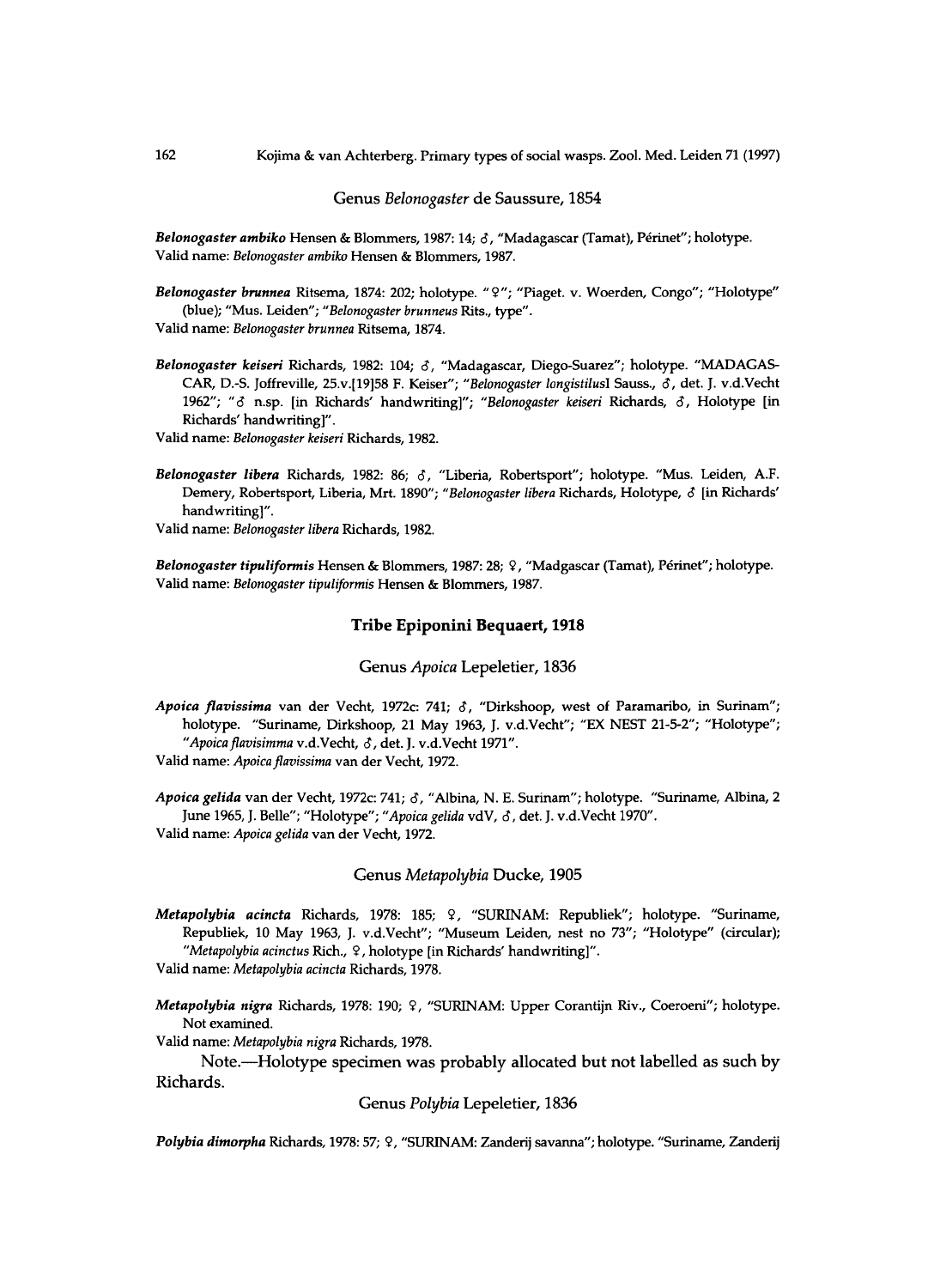**Kojima & van Achterberg. Primary types of social wasps. Zool. Med. Leiden 71 (1997) 163** 

**savanne, 3-6 aug. 1964, D. C. Geijskes"; "MALAISE-TRAP";** *"Polybia dimorpha* **Richards, 1978". Valid name:** *Polybia dimorpha* **Richards, 1978.** 

Note.—Three females in the museum have label data as given by Richards for the holotype.

*Polybia scrobalis surinatna* **Richards, 1970: 303;** 9 ; **Surinam; holotype. "Mus. Leiden, Suriname,**  Paloemeu Pepejoe, 17.v.1954, D.C. Geyskes"; "op licht n.m. 8 uur 1619"; "Polybia scrobalis surina*ma* **Richa.,** 9 , **dt. J. v.d.Vecht 1972";** *"Polybia scrobalis* **Rich. ssp.** *surinama* **Rich.,** 9 , **holotype". Valid name:** *Polybia scrobalis surinama* **Richards, 1970.** 

*Polybia spinifex* **Richards, 1978: 119;** 9 , **"SURINAM: Sarakreek, Afobaka"; holotype. "Suriname, Sarakreek, Afobaka, 15 oct. 1964, D. C. Geijskes"; "in little clay-nest with tubercle"; "Type" (circular); "Museum Leiden,** *Polybia spinifex* **Rich., det J. v.d.Vecht, 1973";** *"Polybia spinifex* **Rich.,**  9 , **holotype [in Richards' handwriting]".** 

**Valid name:** *Polybia spinifex* **Richards, 1978.** 

#### Subfamily Stenogastrinae Bequaert, 1918 (= Ischnogastrinae Ashmead, 1902)

#### Genus Anischnogaster van der Vecht, 1972

*Anischnogaster dubia* **van der Vecht, 1972a: 247;** 9 , **"N.W. New Guinea, Araucaria Camp, 800 m"; holotype. "Neth. Ind.-American New Guinea Exped., Araucaria Camp, 800 m, [27.iii.1939,](http://27.iii.1939) L.J. Toxopeus";** *"Anischnogaster dubia* **sp. n.,** 9 , **det. J. v.d.Vecht, 1972". Valid name:** *Anischnogaster dubia* **van der Vecht, 1972.** 

- *Anischnogaster laticeps* **van der Vecht, 1972a: 249;** 9 , **"North West New Guinea, Araucaria Camp, 800 m"; holotype. "Neth. Ind.-American New Guinea Exped., Araucaria Camp, 800 m, 7.iii.l939, L.J. Toxopeus";** *"Anischnogaster laticeps* **sp. n.,** 9 , **det. J. v.d.Vecht, 1972".**
- **Valid name:** *Anischnogaster laticeps* **van der Vecht, 1972.**
- *Ischnogaster coriaceus* **du Buysson, 1907: 79;** *8,* **"Nouvelle Guinee"; holotype. "Bernstein, N . Guine"; "Holotype** *8";* **"Mus. Leiden";** *"8") "Ischnogaster coriaceus* **Buyss.,** *8,* **type, R. du Buysson det., 1904";** *"Stenogaster iridipennis* **Lep., det. J. v.d.Vecht".**

**Valid name:** *Anischnogaster iridipennis* **(Smith, 1859) (see van der Vecht (1972a: 243)).** 

Genus Eustenogaster van der Vecht 1969

*Stenogaster micans* **de Saussure, 1852: 24;** 9 , **"Java"; lectotype here designated.** "9" ; **"K. & v. H [ = Kiihl & van Hasselt], Java"; "Museum Leiden** *Stenogaster micans* **Sauss. DET."; "Lectotype desig. by J. v.d.Vecht, 1957"** *"Eustenogaster micans* **(Sauss.) det. J. v.d.Vecht 1957".** 

**Valid name:** *Eustenogaster micans* **(de Saussure, 1852).** 

Note.— The designation of the lectotype has never been published by van der Vecht.

#### Genus Parischnogaster von Schulthess, 1914

*Ischnogaster foveatus* **du Buysson, 1907: 80;** *8,* **"Salawatti"; lectotype here designated. "Bernstein, Salawatti"; "Holotype"; "Museum Leiden,** *Parischnogaster striatulus* **Buyss.,** *8,* **Det. J.v.d.Vecht";**  *"Ischnogaster foveatus* **Buyss.,** *8,* **type, R. D U BUYSSON det. 1904"; "Lectotype,** *Ischnogaster foveata*  **Du Buysson, By C.K. Starr, 1988"** 

**Valid name:** *Parischnigaster striatula* **(du Buysson, 1905) (syn. by von Schulthess (1927:82))** 

Note. - The designation of the lectotype has never been published by Starr. Two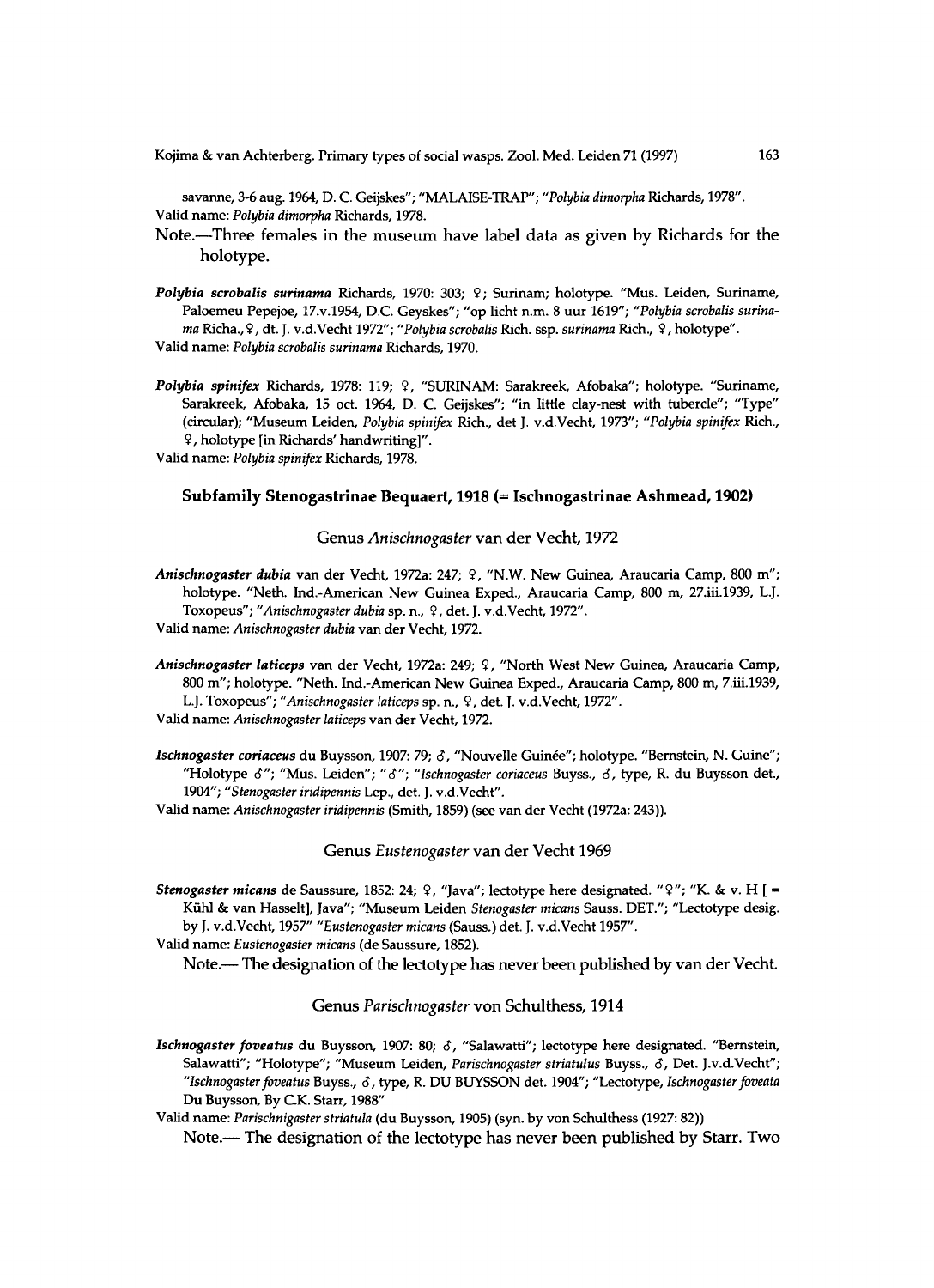$\delta \delta$  (both badly damaged and headless) in Nationaal Natuurhistorisch Museum, Leiden, with the same collection data as the lectotype are paralectotypes.

#### Genus Stenogaster Guérin-Méneville, 1831

*Stenogaster adusta* **van der Vecht, 1975: 291;** 9 , **"Misool, Fakal"; holotype. Valid name:** *Stenogaster adusta* **van der Vecht, 1975.** 

*Stenogaster decorata* **van der Vecht, 1975: 293;** 9 , **"Misool, Fakal, 0-75 m"; holotype. Valid name:** *Stenogaster decorata* **van der Vecht, 1975.** 

Stenogaster licina van der Vecht, 1975: 295; ?, "N.W. New Guinea, Road Ajamaru-Teminabuan"; holo**type. "Mus. Leiden, L.B. Byongeysma en W.J. Rooselyp, Weg. Ajamaroe, Taminoboean Km 1.8, 7 vi-52";** *"Stenogaster licina* **sp. n**.,9, **det. J. v.d.Vecht, 1974". Valid name:** *Stenogaster licina* **van der Vecht, 1975.** 

*Stenogaster macilenta* **van der Vecht, 1975: 306;** 9 , **"N.W. New Guinea, Lower Mist Camp, 1550 m";**  holotype. "Neth. Ind.-Amer. New Guiea Exp., Lowen Mist Camp, 1550 m, 31.i.1939, L.J. Toxope**us leg/';** *"Stenogaster macilenta* **sp. nov.,** 9 , **det. J. v.d.Vecht, 1974". Valid name:** *Stenogaster macilenta* **van der Vecht, 1975.** 

# **Types in the Zoologisch Museum, Amsterdam**

# **Subfamily Polistinae Lepeletier, 1836 Tribe Polistini Lepeletier, 1836**

#### Genus *Polistes* Latreille, 1802

*Polistes javanicus* **Cameron, 1905: 68;** 9 , **"Tjandi near Semarang, Java"; lectotype here designated. "Tjandi bij Semarang, iv-v.[19]04 Drescher";** *"Polistes javanicus* **Cam. Type, Java [in Cameron's handwriting], Holotype by designation J. v.d.Vecht 33**,9 **[in van der Vecht's handwriting]";**  *"Polistes tenebricosus* **Lep.,** 9 , **det. Bequaert '33".** 

**Valid name:** *Polistes tenebricosus* **(Lepeletier, 1836) (syn. by Bequaert (1934: 8)).** 

Note. – Paralectotypes are  $19 + 2\delta\delta$  in the Zoölogisch Museum with the same locality label as the lectotype.

*Polistes malayanus* **Cameron, 1906a: 60;** 9 , *6,* **"Manokwari"; lectotype here designated. "Manokwari, 23 mei 03";** *"Polistes malayanus* **Cam. Type, New Guinea [in Cameron's handwriting],** *6,* **HOL-OTYPE by designation J. v.d.Vecht '33 [in van der Vecht's handwriting]".** 

**Valid name:** *Polistes tepidus malayanus* **Cameron, 1906 (see van der Vecht (1972b: 90)).** 

Note.— A male with the same collection data as the lectotype is a paralectotype. Although Cameron described this species from "Manokwari", a female in Zoölogisch Museum labelled "Humboltbaai, 22 maart '03" was most probably used for the description of the female and is a paralectotype.

*Polistes malayanus* **race** *batjanensis* **Cameron, 1911:187;** 9 , **"Batjan"; holotype. "Batian 11.Dec. '09"; "Mevr. de Beaufort leg.";** *"malayanus* **r.** *bamtiyensis* **[in Cameron's handwriting]" (blue); "Holotype,** *Polistes tepidus* **F. race** *batjanensis* **Cam.,** 9 , **Nova Guinea 9, p. 186, det. v.d.Vecht '33".** 

**Valid name:** *Polistes tepidus batjanensis* **Cameron, 1911.** 

*Polistes melanopterus* **Cameron, 1911: 187;** 9 , **"Lorentz River"; lectotype here designated. "Nieuw**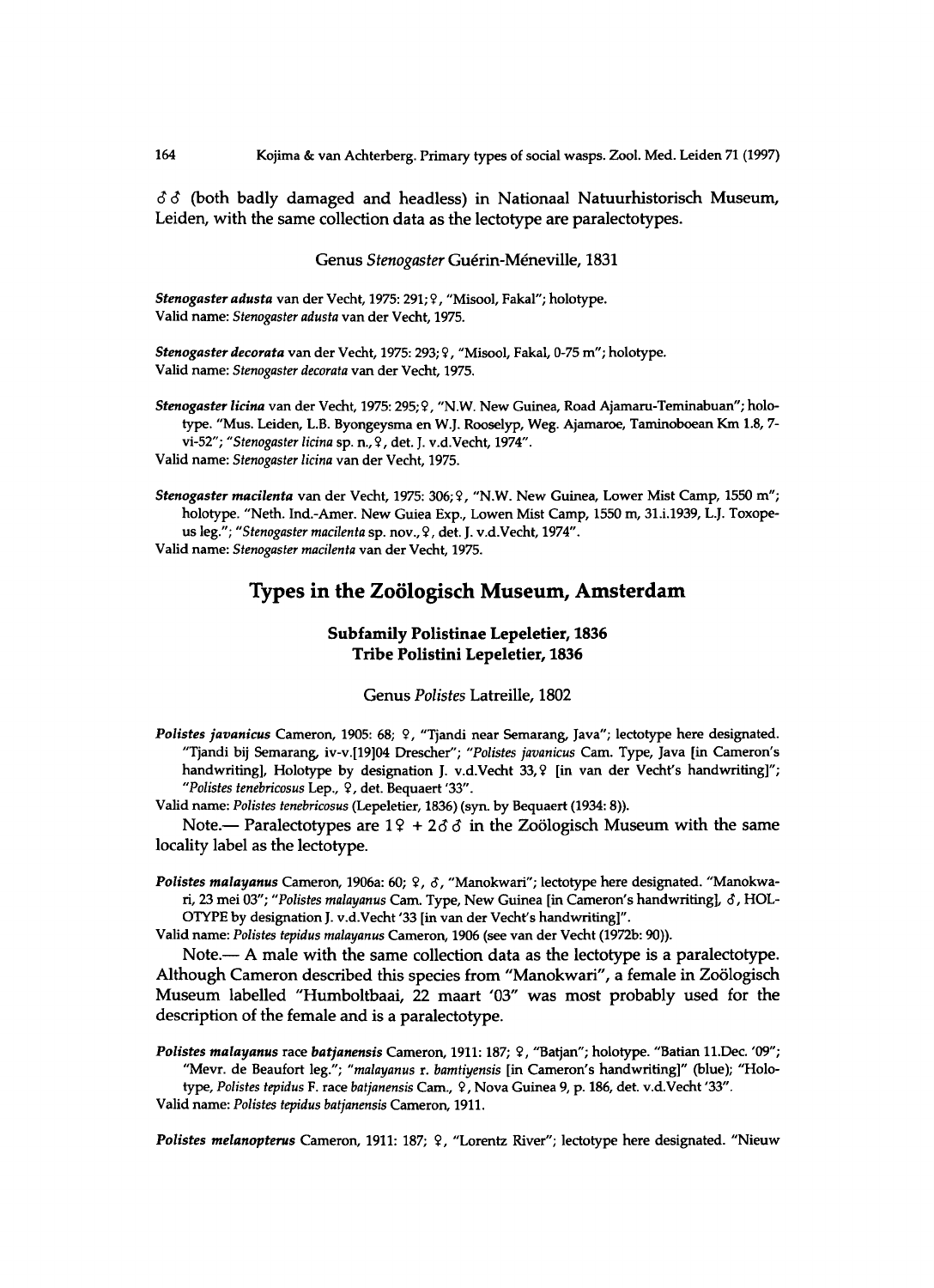**Guinea, Noord riv. 13.v., Lorentz 1907";** *"melanopterus* **[in Cameron's (?) handwriting]" (blue); "Holotype** *Polistes melanopterus* **Cam. sec. J. v.d.Vecht [in van der Vechfs handwriting]" (orange). Valid name:** *Polistes melanopterus* **Cameron, 1911.** 

Note.- Although the description of colour pattern was based on specimens collected in "May and September", Cameron indicated "Lorentz River, May" in front of the description of the morphology. The  $9$  in the Zoölogische Museum, labelled "Z. Nieuw Guinea, Lorentz, 1909-10, Noordrivier, ix. 09" and "melanopterus [in Cameron's handwriting]" (blue), is a paralectotype.

*Polistes varicornis* **Cameron, 1905: 67;** *8;* **holotype (unique). "Java, 1862";** *"Polistes varicornis* **Cam. Type, Java [in Cameron's handwriting], HOLOTYPE desig. by J. v.d.Vecht, 1933 [in van der Vecht's handwriting]";** *"Polistes tenebricosus* **Lep., det. Bequaert '33".** 

**Valid name:** *Polistes tenebricosus* **(Lepeletier, 1836) (syn. by Bequaert (1934: 8)).** 

# Tribe Ropalidiini Bequaert, 1918

#### Genus Ropalidia Guérin-Méneville, 1831

*Ancistrocerus catharinae* **Cameron, 1913: 78;** 9 , **"Waigeu"; lectotype designation by Kojima & Carpenter (1997: 4).** 

**Valid name:** *Ropalidia nigra* **(Smith, 1859) (syn. by van der Vecht (1934:8)).** 

*Icaria catharinae* **Cameron, 1913: 77;** 9 , **"Waigeu"; holotype. "Holotype" (red paper, detached metasoma being glued on it); "Waigeoe [29.xii.09";](http://29.xii.09) "Mevr. de Beaufort leg.";** *"Icaria Beauforti* **Cam., type [in Cameron's handwriting]** *Catharinae,* **Holotype, sec. J vdV. '33 [in van der Vechfs handwriting]". Valid name:** *Ropalidia catharinae* **(Cameron, 1913).** 

*Icaria dispila* **Cameron, 1913: 77;** 9 , **"Waigeu"; holotype. Valid name:** *Ropalidia dispila* **(Cameron, 1913).** 

*Icaria insularis* **Cameron, 1911:188;** 9 , **"Bivak Island"; holotype. Valid name:** *Ropalidia conservator* **(Smith, 1860) (syn. by van der Vecht (1934: 8)).** 

*Icaria intermedia* **Cameron, 1905: 70;** 9 , **"Tjandi near Semarang"; lectotype designation by Kojima & Carpenter (1997:4).** 

**Valid name:** *Ropalidia fasciata* **(Fabricius, 1804) (syn. of** *Ropalidia picta* **(de Saussure, 1854) [= R. fasciata (Fabricius)] by van der Vecht (1941:104)).** 

*Icaria longipetiolapa* **Cameron, 1911: 189;** 9 , **"Lorentz River"; lectotype designation by Kojima & Carpenter (1997:4).** 

**Valid name:** *Ropalidia longipetiolapa* **(Cameron, 1911).** 

*Icaria parvimaculata* **Cameron, 1911: 189;** 9 , **"Bivak Island"; lectotype designation by Kojima & Carpenter (1997: 5).** 

**Valid name:** *Ropalidia conservator* **(Smith, 1860) (syn. by van der Vecht (1934: 8)).** 

*Icaria pruinosa* **Cameron, 1906b: 228;** 9 , **"New Guinea, Digoel"; lectotype designation by Kojima & Carpenter (1997: 5).** 

**Valid name:** *Ropalidia marginata jucunda* **(Cameron, 1898) (syn. by van der Vecht (1941:104)).** 

*Icaria rufoplagiata* **Cameron, 1905: 71;** 9 , **"Tjandi near Semarang"; lectotype designation by van der Vecht (1941:167).**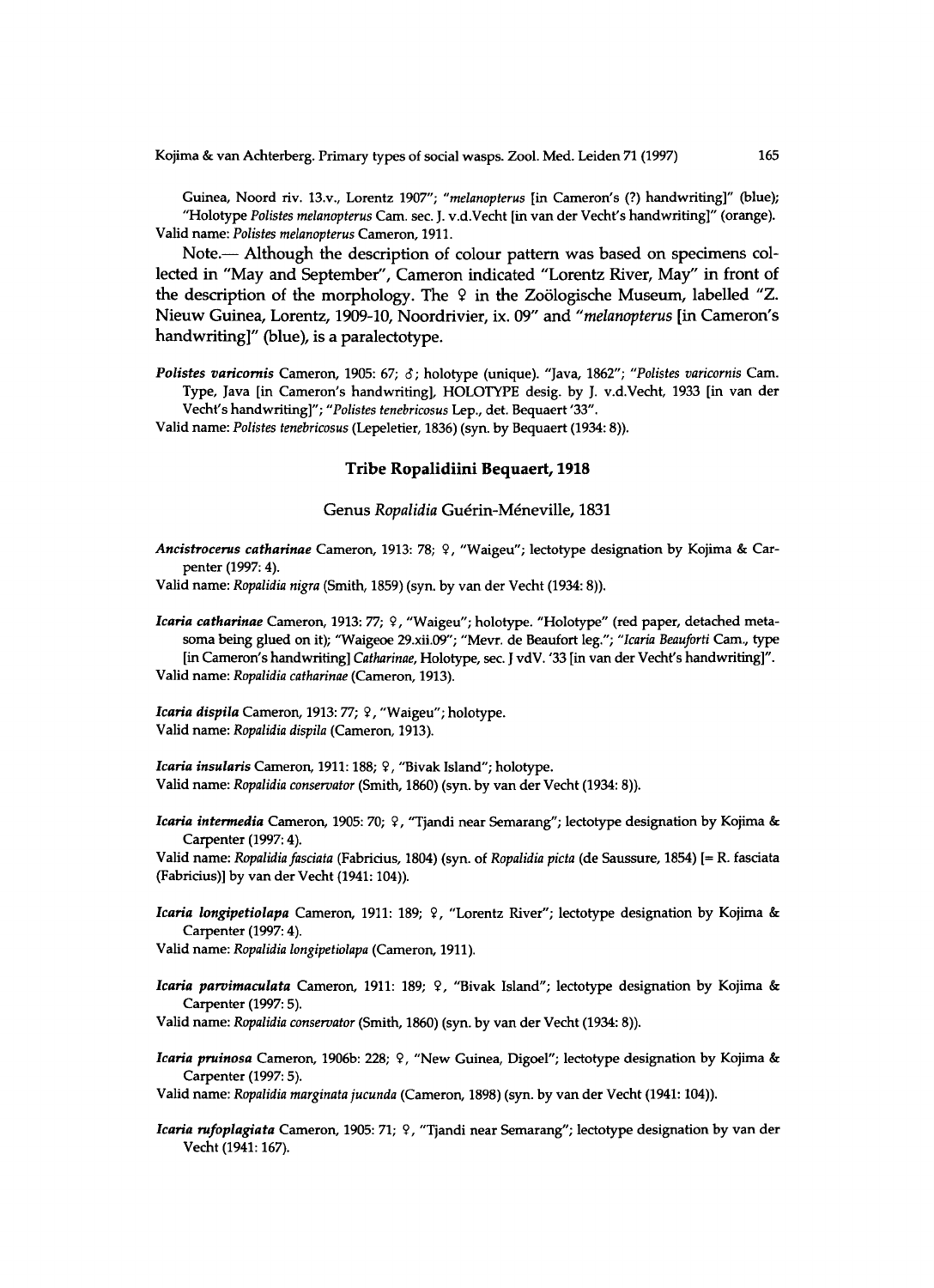**Valid name:** *Ropalidia rufoplagiata* **(Cameron, 1905).** 

*Icaria serisea* **Cameron, 1911: 188;** 9 **-"Bivak Island"; lectotype designation by Kojima & Carpenter (1997: 5).** 

**Valid name:** *Ropalidia wollastoni* **(Meade-Waldo, 1912) (syn. by Kojima & Carpenter (1997)).** 

*Icaria sextnaculata* **Cameron, 1911: 188;** 9 , **"Bivak Island"; lectotype designation by Kojima & Carpenter (1997: 5).** 

Valid name: *Ropalidia sexmaculata* (Cameron, 1911).

*Icaria spilocephala* **Cameron, 1906b: 230;** 9 , **"Etna Bay"; lectotype designation by Kojima & Carpenter (1997:5). Valid name:** *Ropalidia gregaria spilocephala* **(Cameron, 1906).** 

*Icaria waigeuensis* **Cameron, 1913: 76;** 9 , **"Waigeu"; holotype. Valid name:** *Ropalidia conservator waigeuensis* **(Cameron, 1913).** 

*Icaria zonata* **Cameron, 1906a: 61;** 9 , **"Moaif"; lectotype designation by Kojima & Carpenter (1997: 5). Valid name:** *Ropalidia zonata* **(Cameron, 1906).** 

*Odynerus (Leionotus)fulvopruinosa* **Cameron, 1906b;** 9 , **"Etna Bay"; holotype. Valid name:** *Ropalidia fulvopruinosa* **(Cameron, 1906).** 

*Odynerus confraternus* **Cameron, 1911: 192;** 9 , **"Lorentz River"; lectotype designation by Kojima & Carpenter (1997:5).** 

**Valid name:** *Ropalidia nigra* **(Smith, 1959) (syn. by van der Vecht (1934: 8)).** 

*Odynerus sariensis* **Cameron, 1906a: 63;** 9 , **"Siari"; lectotype designation by Kojima & Carpenter (1997: 5).** 

**Valid name:** *Ropalidia nigra* **(Smith, 1859) (syn. by van der Vecht (1934: 8)).** 

*Polistes albobalteatus* **Cameron, 1906a: 61;** 9 , **"Manokwari"; holotype. Valid name:** *Ropalidia albobalteata* **(Cameron, 1906).** 

Note. — Although van der Vecht (1934: 8) synonymized *Polistes albobalteatus* Cameron, 1906, under *Ropalidia festina* (Smith, 1865), we concluded after examining the types of both species that they differ at species level.

*Polistratus cariniscutis* **Cameron, 1906a: 59;** 9 , **"Manokwari"; holotype. Valid name:** *Ropalidia brunnea* **(Smith, 1859) (syn. by van der Vecht (1934: 8)).** 

*Polybia papuana* **Cameron, 1913: 77;** 9 , **"Waigeu"; lectotype designation by Kojima & Carpenter (1997: 6).** 

**Valid name:** *Ropalidia papuana* **(Cameron, 1913).** 

Genus *Belonogaster* de Saussure, 1854

*Belonogaster discifera* **Hensen & Blommers, 1987: 18;** *6,* **"Rep. Malgache, Manjakandriana, Mandraka"; holotype.** 

**Valid name:** *Belonogaster discifera* **Hensen & Blommers, 1987.** 

*Belonogaster erythrocephala* **Hensen & Blommers, 1987:19;** *8,* **"Rep. Malgache, Nosy Be, Dzamandzar"; holotype.**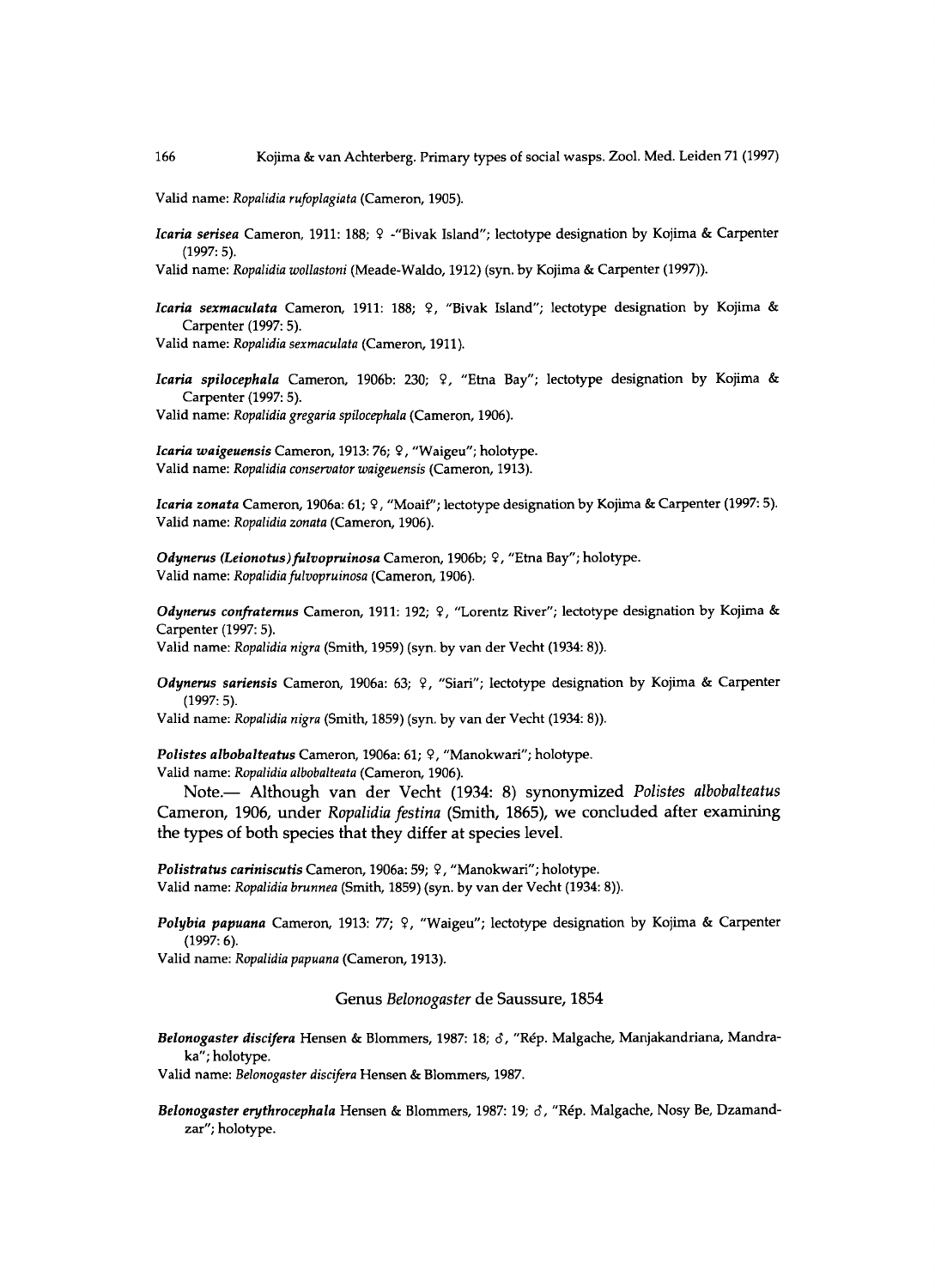**Valid name:** *Belonogaster erythrocephala* **Hensen & Blommers, 1987.** 

*Belonogaster mandraka* **Hensen & Blommers, 1987: 23;** 9 , **"Rep. Malgache, Manjakandriana, Mandraka"; holotype.** 

**Valid name:** *Belonogaster mandraka* **Hensen & Blommers, 1987.** 

#### Subfamily Stenogastrinae Bequaert, 1918 (= Ischnogastrinae Ashmead, 1902)

#### Genus Anischnogaster van der Vecht, 1972

- *Ischnogaster malayaensis* **Cameron, 1906b: 231;** 9 , **"Etna Bay"; holotype. "Nieuw Guinea Expeditie, 1904, Etna-baai";** *"Ischnogaster malayaensis* **Cam., Type, New Guinea [in Cameron's handwriting]"; "Holotype,** 9 , **sec. J. v.d.Vecht '33 [in van der Vecht's handwriting]";** *"Anischnogaster iridipennis* **(Sm**.),9, **det. J. v.d.Vecht 1972".**
- **Valid name:** *Anischnogaster iridipennis* **(Smith, 1859) (syn. of** *Ischnogaster iridipennis* **by Meade-Waldo & Morley (1914:405)).**
- *Ischnogaster spilaspis* **Cameron, 1913: 78;** *8* **(second to seventh metasomal segments missing), "Waigeu"; holotype. "Waigeoe, [30.xii.09"](http://30.xii.09); "Mevr. de Beaufort leg.";** *"Ischnogaster spilaspis* **Cam., Type [in Cameron's handwriting]"; "Holotype"; "True Holotype** *Ischnogaster spilaspis* **Cam. 1913,** *8,*  **det. J. Kojima, 1996".**

**Valid name:** *Anischnogaster spilaspis* **(Cameron, 1913).** 

Note. — A female of this species (metasoma missing) in the Zoölogisch Museum labelled "Waigeoe, [31.xii.09"](http://31.xii.09), "Mevr. de Beaufort leg.", *"Ischnogaster spilaspis* Cam. , Type [in Cameron's handwriting], ?!, not  $\delta$ , Holotype ( $\delta$ ) [in van der Vecht's handwriting]", "Holotype" and "Anischnogaster spilaspis (Cam), ?, det. J.v.d.Vecht 1972" is neither the holotype nor a syntype, as Cameron did not describe the female.

## Genus Stenogaster Guérin-Méneville, 1831

*Ischnogaster canaliculars* **Cameron, 1911: 190;** 9 , **"Bivak Island"; lectotype designation by van der Vecht (1975: 299). "Lectotype des. v.d.Vecht 1974"; "Z. Niew Guinea, Lorentz 1905-10, Bivak Eiland 1.10";** *"Eumenes* **[cross out]** *Ischnogaster canaliculars* **Cam., Type [in Cameron's handwriting], Holotype,** 9 , **sec. J.v.d.Vecht '33 [in van der Vecht's handwriting]";** *"Stenogaster canaliculata*  **(Cam.)**9, **det. J.v.d.Vecht 1974".** 

**Valid name:** *Stenogaster canaliculata* **(Cameron, 1911).** 

#### **Acknowledgements**

We thank Messrs W. Hogenes and B. Brugge for their assistance in examining the types in the Zoölgisch Museum, Amsterdam. JK's stay in the Netherlands was supported by the Nederlandse Organisatie voor Wetenschappelijk Onderzoek and the Japan Society for the Promotion of Science.

#### References

- **Bequaert, J., 1934. Les races de coloration de** *Vespa luctuosa* **de Saussure et de** *Polistes tenebricosus* **Lepeletier.— Bull. Mus. r. Hist. nat. Belg. 10:1-11.**
- **Buysson, R. du, 1905 (1904). Monographic des guepes ou** *Vespa.* **Annls Soc. ent. Fr. 73: 485-556, 565- 634, pis. 5-15.**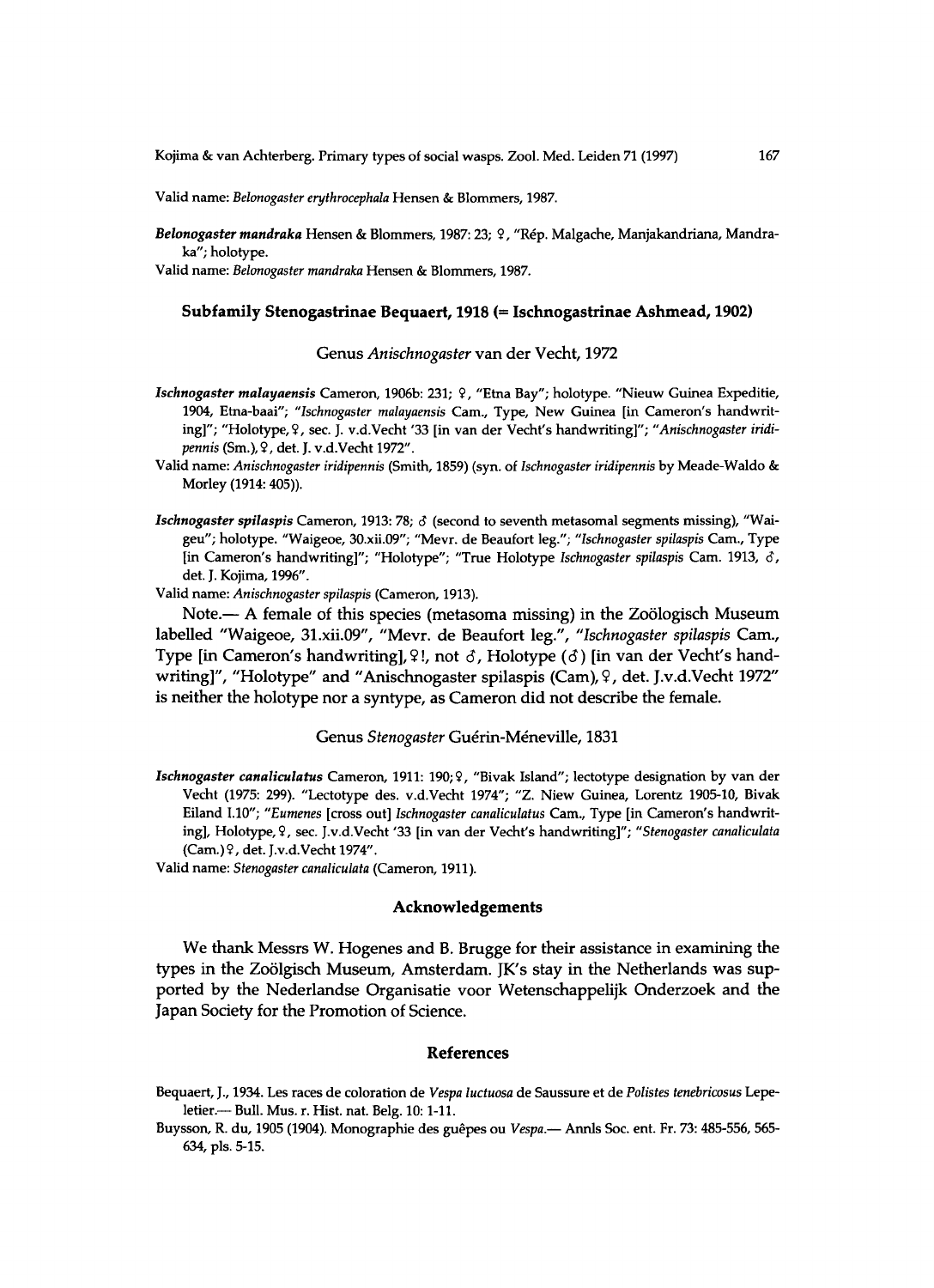- **Buysson, R. du, 1907. Nouvelles especes** *d'Ischnogaster* **(Hymenopteres) appartenant au Musee de Leiden.— Notes Leyden Mus. 29: 79-80.**
- Buysson, R. du, 1908. Deux Hyménoptères nouveaux de Java.— Notes Leyden Mus. 30: 123-126.
- **Cameron, P., 1905. On the Malay Fossorial Hymenoptera and Vespidae of the Museum of the R. Zool. Soc. "Natura Artis Magistra" at Amsterdam.— Tijdschr. Ent. 48:48-78.**
- **Cameron, P., 1906a. Hymenoptera I. [all families, except Apidae and Formicidae].— Nova Guinea,**  Résultats de l'Expedition scientifique Néerlandaise à la Nouvelle-Guinée en 1903, sous les auspic**es de Arthur Wickman, Chef de l'Expedition. 5, Livr 1:41-65.**
- **Cameron, P., 1906b. Hymenoptera of the Dutch Expedition to New Guinea in 1904 and 1905. Part I: Thynnidae, Scolidae, Pompilidae, Sphegidae and Vespidae.— Tijdschr. Ent. 49:215-233.**

**Cameron, P., 1911. Hymenoptera (except Anthophila and Formicidae).— Nova Guinea 9:185-248.** 

- **Cameron, P., 1913. On the Hymenoptera (exclusive of the Anthophila and Formicidae) collected by Mrs. de Beaufort in the Papuan Islands of Waigeu and Saonek.— Bijdr. Dierk. 19: 75-86.**
- **Hensen, R.V. & L.H.M. Blommers 1987. Revision of the Malagasy species of** *Belonogaster* **De Saussure (Hymenoptera; Vespidae).— Tijdschr. Ent. 130:11-31.**
- **Kojima, J., 1996a. Taxonomy of the** *Ropalidia flavopicta-compiex* **(Hymenoptera: Vespidae: Polistinae).— Zool. Med. Leiden 70:325-347, figs 1-106.**
- **Kojima, J., 1996b. Reconsideration of the taxonomy of the** *Ropalidia malayana-complex* **(Hymenoptera: Vespidae: Polistinae). Zool. Med. Leiden 70:349-359, figs 1-42.**
- **Kojima, J. & J. M. Carpenter, 1997. Catalog of the species in the polistine tribe Ropalidiini (Insecta: Hymenoptera: Vespidae).— Am. Mus. Nat. Novitates 3199:1-96.**
- **Meade-Waldo, G., & C. Morley, 1914. Notes and synonymy of Hymenoptera in the collection of the British Museum.— Ann. Mag. nat. Hist. (8) 14:402-410.**
- **Richards, O.W. 1970. Three new species of** *Polybia* **Lepeletier (Hymenoptera, Vespidae, polistinae).— Proc. K. ned. Akad. Wet. (C) 73: 302-306.**
- **Richards, O.W. 1978. The Social Wasps of the Americas excluding the Vespinae: i-vii, 1-580, 4 pis.— London.**
- **Richards, O.W., 1982. A revision of the genus** *Belonogaster* **de Saussure (Hymenoptera: Vespidae).— Bull. Brit. Mus. (Nat. Hist.), Ent. Ser. 44 (2): 31-114.**
- **Ritsema, C , 1874. Aanteekeningen betreffende eene kleine collectie Hymenoptera van Neder-Guinea, en beschrijving van de nieuwe soorten.— Tijdschr. Ent. 17:175-211, pi. 11.**
- **Schulthess, A. von, 1927. Fauna sumatrensis. (Beitrag Nr. 52). Vespidae (Hym.). Suppl. Ent. 16:81-92.**
- **Saussure, H . de, 1852. Description du genre** *Ischnogaster* **(Hymenopteres de la famille des Vespides).— Annls Soc. ent. Fr. (2) 10:19-27, pi. 21.**
- **Saussure, H . de, 1862. Sur divers vespides Asiatiques et Africains du Musee de Leyden.— Stett. ent. Z. 23:129-207.**
- **Vecht, J. van der, 1934. [Note on** *Caligaster* **and** *Ropalidia* **(Hymenoptera)].— Tijdschr. Ent. 77: 7-9.**
- **Vecht, J. van der, 1935. On a new species of** *Provespa* **Ashm.— Ent. Meded. Ned. Indie 1:41-44.**
- **Vecht, J. van der, 1941. The Indo-Australian species of the genus** *Ropalidia (= Icaria)* **(Hym., Vespidae) (First part).— Treubia 18:103-190.**
- **Vecht, J. van der, 1957. The Vepinae of the Indo-Malayan and Papuan areas (Hymenoptera, Vespidae).— Zool. Verh. Leiden 34:1-83, pis. 1-6.**
- **Vecht, J. van der, 1962. The Indo-Australian species of the genus** *Ropalidia {Icaria)* **(Hymenoptera, Vespidae) (Second part).— Zool. Verh. Leiden 57:1-72, pis 1-8.**
- **Vecht, J. van der, 1966. The east-Asiatic and Indo-Australian species of** *Polybioides* **du Buysson and**  *Parapolybia* **de Saussure (Hym., Vespidae).— Zool. Verh. Leiden 82:1-42, pis. 1-3.**
- **Vecht, J. van der, 1968. The geographic variation of** *Polistes (Megapolistes* **subg. n.)** *rothneyi* **Cameron.— Bijdr. Dierk. 38:97-109.**
- **Vecht, J. van der, 1972a. A review of the new genus** *Anischnogaster* **in the Papuan region (Hymenoptera, Vespidae).— Zool. Med. Leiden 47:240-256, pi. 1.**
- **Vecht, J. van der, 1972b (1971). The subgenera** *Megapolistes* **and** *Senopolistes* **in the Solomon Islands (Hymenoptera, Vespidae,** *Polistes* **Latreille). In: Entomological Essays to Commemorate the Retirement of Professor K. Yasumatsu: 87-106.— Tokyo.**